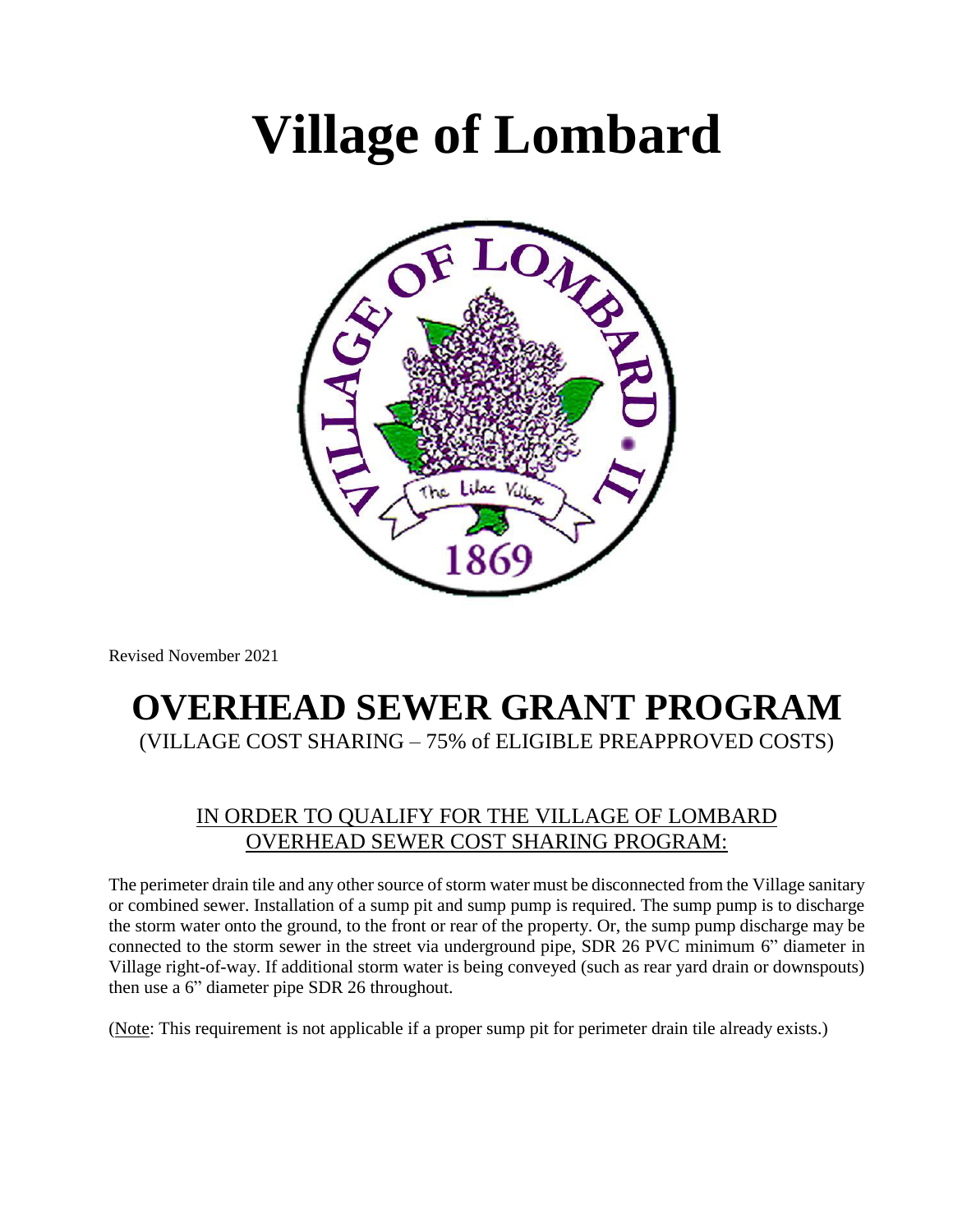## **OVERHEAD SEWER PROGRAM**

## **Table of Contents**

| EXHIBIT A: EXAMPLE OF A TYPICAL GRAVITY DRAINAGE SYSTEM (BEFORE) 6              |
|---------------------------------------------------------------------------------|
|                                                                                 |
| <b>EXHIBIT C: EXAMPLE OF AN INSTALLATION OF A COMBINATION CHECK/GATE VALVE8</b> |
|                                                                                 |
|                                                                                 |
|                                                                                 |
|                                                                                 |
|                                                                                 |
|                                                                                 |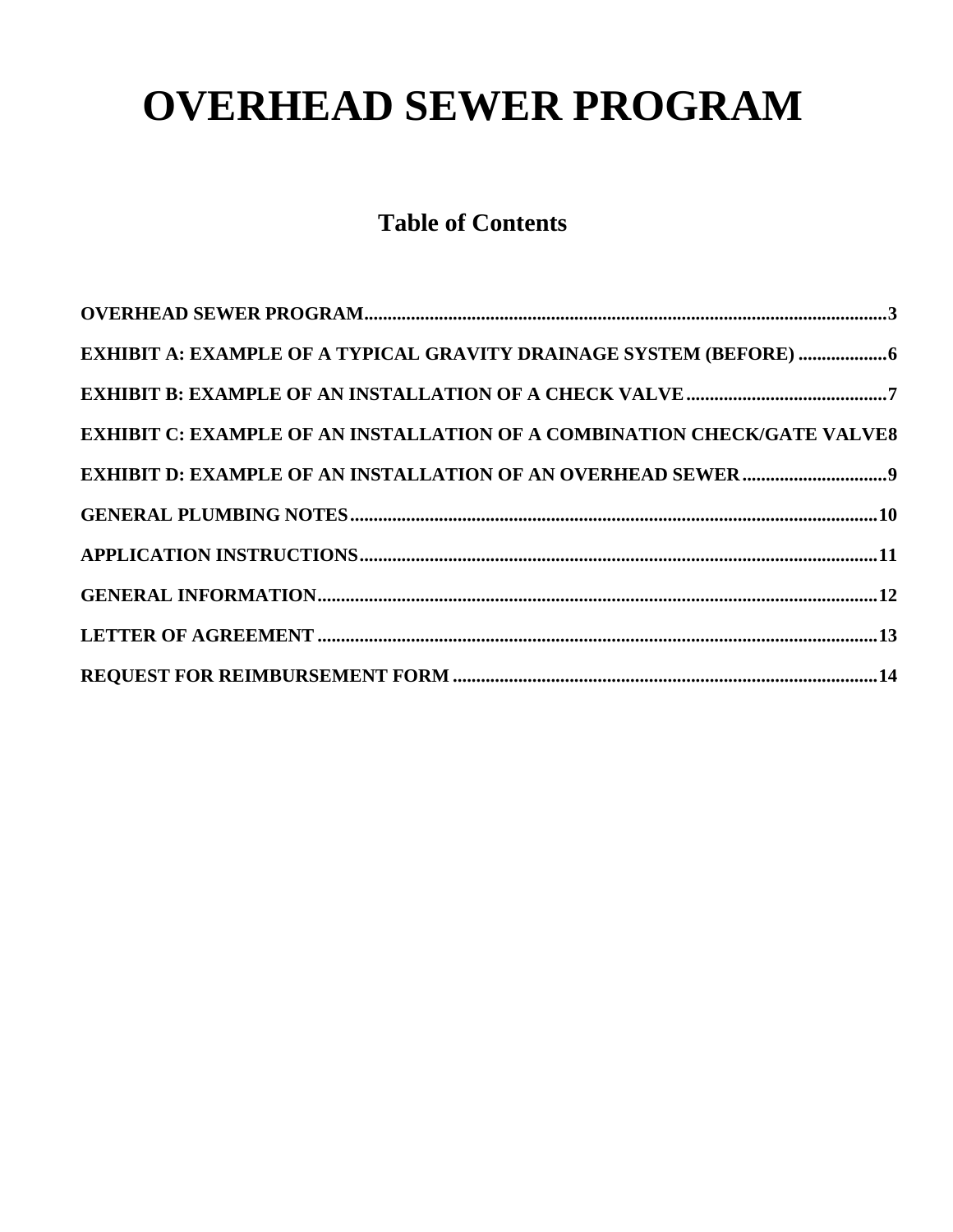## **OVERHEAD SEWER PROGRAM**

#### <span id="page-2-0"></span>**What is it?**

The Overhead Sewer Program was established to provide financial assistance to homeowners who desire to protect their home from flooding during a heavy rain event. Eligible homeowners may qualify for a 75% reimbursement, to install a preapproved system which can protect their basements from sewer back-up.

#### **How does the Overhead Sewer work?**

Typically, homes which have experienced sewer back-ups and flooded basements during a heavy rain event have a gravity type sewer (Exhibit A). The existing sewer underneath the basement floor drains to the sewer in the street by gravity. When the Village sanitary sewers become overloaded the gravity type sewer is subject to back-up.

Changing the basement plumbing to an Overhead Sewer (see Exhibit B on page 6) can protect the basement from back-ups. Basically, the plumbing in the basement gets re-plumbed and directed to an ejector pit. The ejector pit lifts the sewage up and overhead, then down to about mid-height of the basement wall, where it exits the foundation wall to the outside of the building. Once outside, there is a steep slope section of pipe where it continues to the lateral line and then to the Village sewer. If the Village sewer backs-up, the homeowner is better protected as the water will most likely only backup into the steep slope area of the pipe, and not into the house.

#### **Is there anything else I should know?**

Yes, in order to qualify for this program, the proposed Overhead Sewer remedy by your plumber must accomplish several things.

First, the perimeter drain tile and any other source of storm water must be disconnected from the sanitary sewer. Installation of a sump pit and pump is required. The sump pump is to discharge the storm water onto the ground, to the front or rear of the property. Or, the sump discharge may be connected to the storm sewer in the street via underground pipe, SDR 26 PVC minimum 6" diameter in the Village right-of-way. If additional storm water is being conveyed (such as a rear yard drain or downspouts) then use a 6" dia. pipe SDR 26 throughout. (Note: This requirement is not applicable if a proper sump pit for perimeter drain tile already exists.)

Secondly, an overhead sewer needs to be installed per Exhibit B. The plumber needs to provide two sets of drawings which communicate all of the work being performed. A detailed and itemized invoice for all work being performed is required to be submitted to the Village for review, for Village Cost Sharing.

#### **Are other backflow systems eligible for the Overhead Sewer Grant?**

Yes, although the overhead sewer provides the highest level of protection from backflow, the Village does approve other types of systems at varying levels of reimbursement.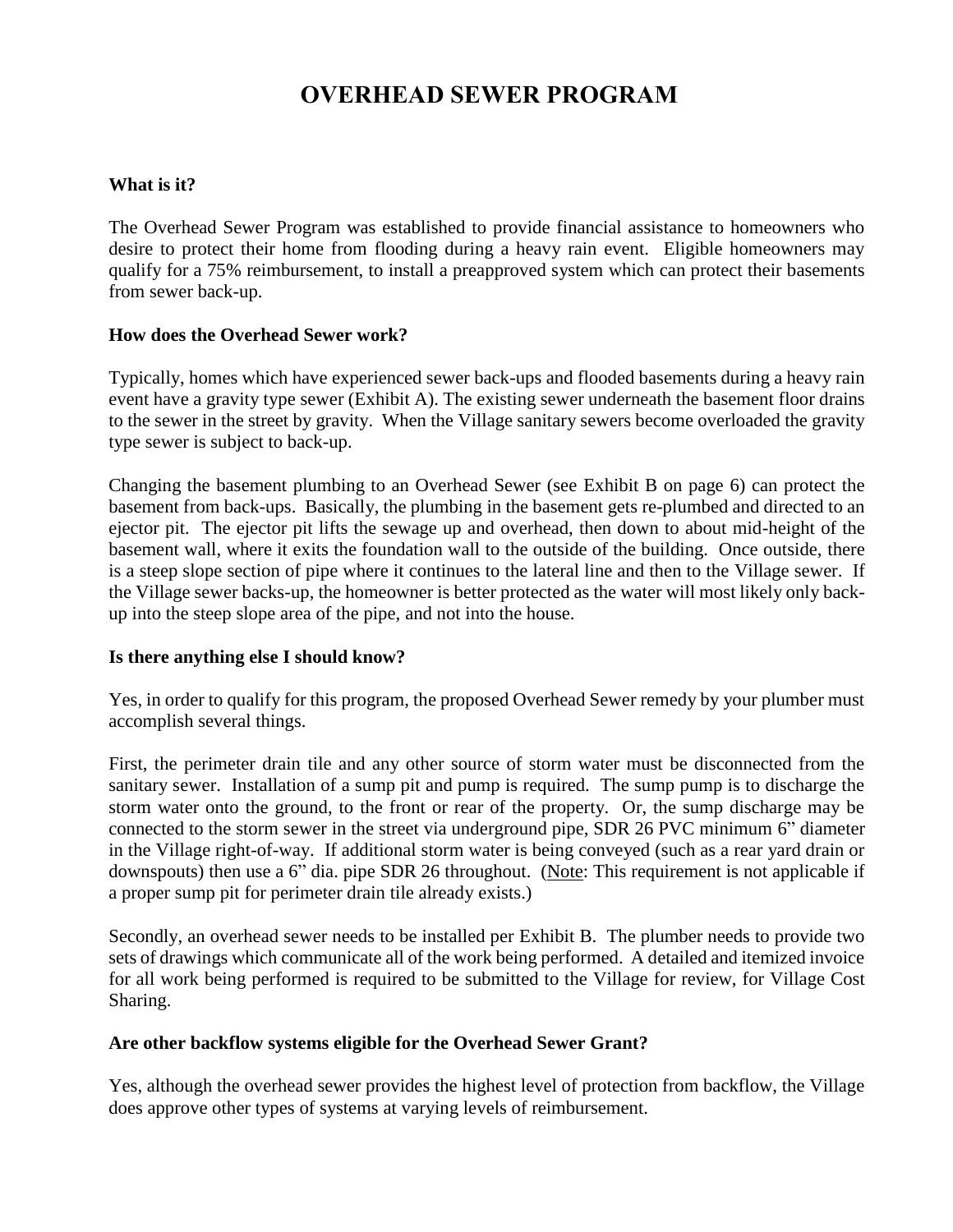The Modified Overhead Sewer connects all of the lower level fixtures to an ejector pit however, instead of raising the outgoing sewer pipe as it goes through the foundation, the ejector pit pumps up and down into the gravity pipe. This work provides a high level of protection without penetrating the foundation wall or disturbing the landscaping. Like the overhead sewer, the plumbing fixtures on the above grade levels can be used during a storm. However, the lower level fixtures cannot be used during a power outage.

A dual check valve/gate valve is also eligible for reimbursement. (Exhibit C) This is a lower cost alternative but requires regular maintenance to insure the flap on the check valve closes tightly to prevent backflow. The gate valve provides redundant protection however you need to be home to operate it and does require periodic maintenance to insure operation when needed. The house plumbing cannot be used during a storm when the valve is closed to prevent basement flooding.

An external flood control system is installed outside the home. All of the sewerage flows through the system through check valves which close to prevent backflow. When the Village sewers are full, the sewerage is pumped into the sewer lateral under pressure. This system provides a high level of protection but requires electric to be installed outside the home and is a large structure that should be periodically cleaned.

An exterior check valve installed in a clean out on the outgoing sewer lateral (commonly known as a Clean & Check) is also eligible for reimbursement. Two additional clean outs are required for access to rod the sewer service on either side of the check valve since a plumber cannot rod through it. This is a lower cost alternative but requires regular maintenance to insure the flap on the check valve closes tightly to prevent backflow. Unlike the interior combination check/gate valve, there is no manual valve to close should the check valve fail. The house plumbing cannot be used during a storm when the valve is closed to prevent basement flooding.

Install at least one "clean-out", outside of the house, with the exception of the exterior check valve which requires two "clean-outs". Furthermore, there are certain costs which are eligible for Village Cost Sharing and others that are not.

#### **Eligible costs are as follows:**

- Cost of location, excavation and exposure of the house lateral sewer line including the support of existing structures for re-connection of a new overhead sewer to the existing lateral.
- Cost of a new sump pit, ejector pump and associated electrical and plumbing work needed to lift sanitary drainage from basement plumbing fixtures to an overhead sewer.
- Cost of trenching and concrete floor repairs.
- Cost of grass seeding to restore disrupted grass/lawns.
- Additional dedicated electrical circuit for new ejector pump
- Applicable permit fees.
- Installation of storm water sumps or associated piping pits or materials (*Applicants may be eligible for the Clear Water Disconnect Grant to fund a portion of the required disconnections*).

#### *\* Use of Check Valve (Cautions)*

*Check valves installed in sewer lines sometimes become clogged with debris and fail to close completely. When this happens, the valve will not stop the sewage completely. For this reason, a valve should not be depended upon completely, and the valve should always remain accessible for service and repair. Remember that when a check valve is installed in a house sewer, the house plumbing cannot be used during a storm when the valve is closed to prevent basement flooding.*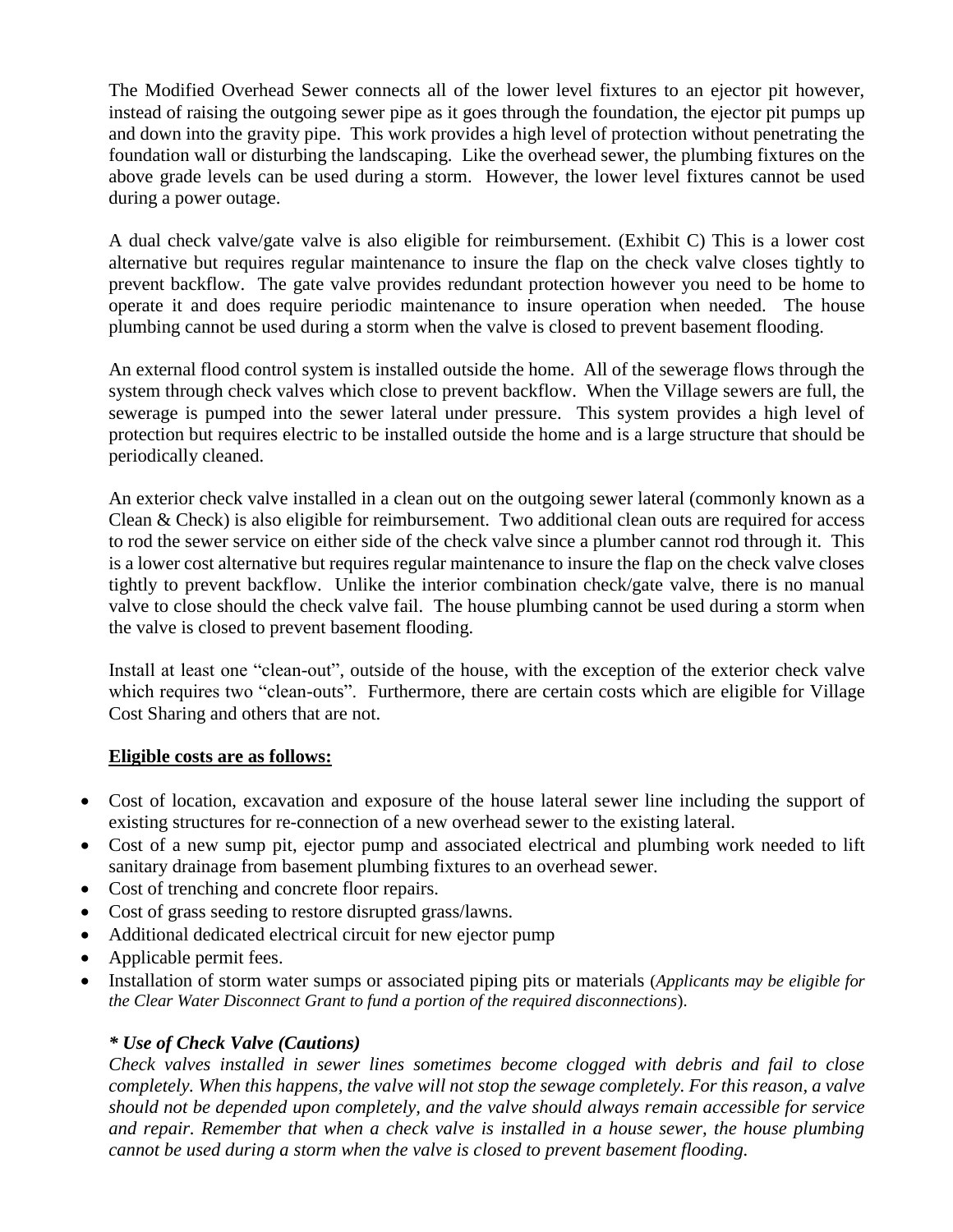#### **Non-Eligible Costs**:

- Removal and Replacement of interior walls and finishes.
- Use of materials not meeting the requirements of the Village's guide specifications or Village Codes.
- Ancillary homeowner improvements not necessary to provide sanitary sewer back-up protection of the basement and related permit costs.
- Planting or replacement of new landscaping (bushes, trees, sod, fences, walls, driveways, etc.)
- New electrical panels and/or upgrading the house electrical supply in addition to the dedicated electrical circuit for the ejector pump.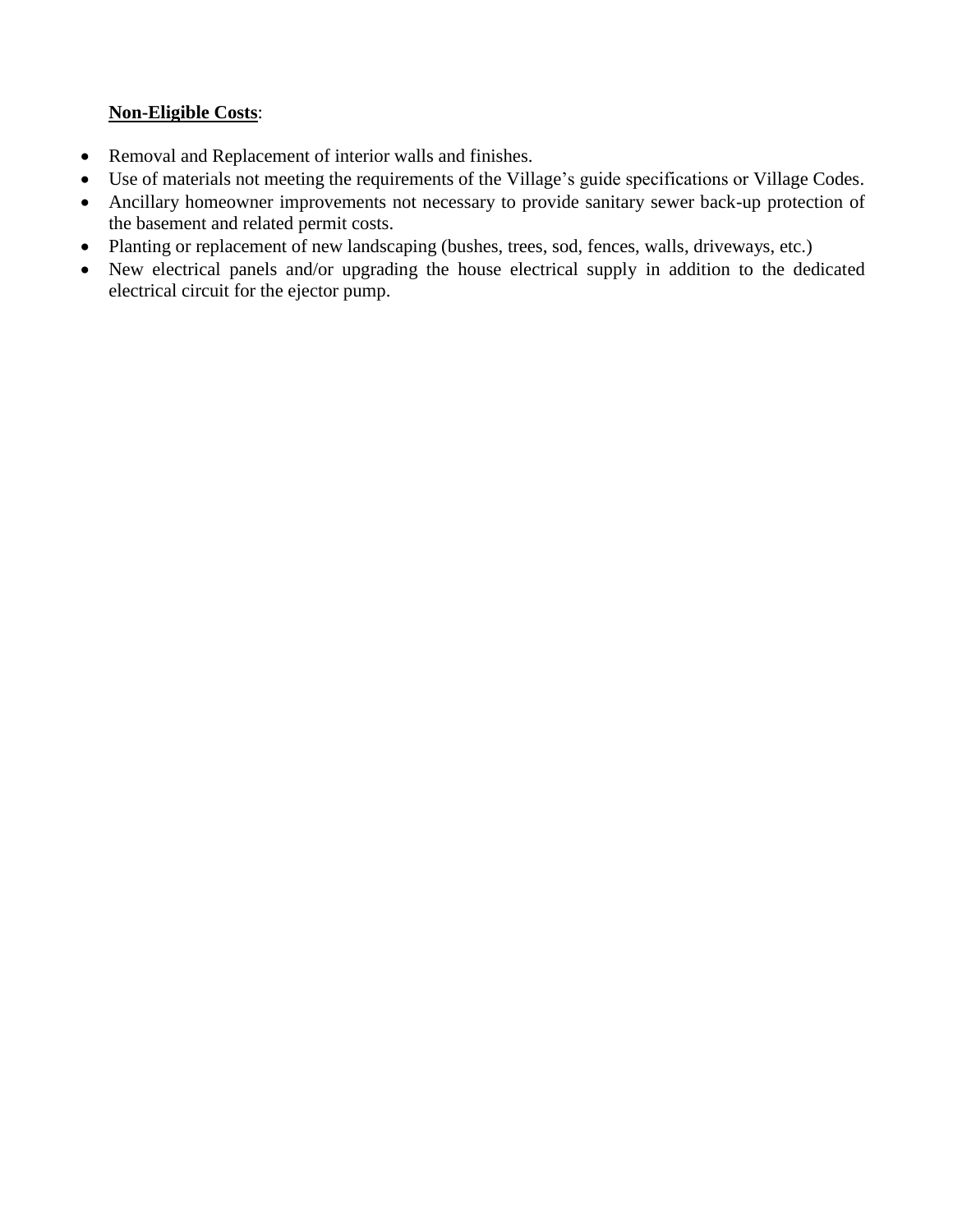## **EXHIBIT A: EXAMPLE OF A TYPICAL GRAVITY DRAINAGE SYSTEM (BEFORE)**

<span id="page-5-0"></span>

SANITARY SEWER *UNDER STREET* 

- (*Applicants may be eligible for the Clear Water Disconnect Grant to fund a portion of the required disconnections*).
- Stormwater/groundwater discharge shall be disposed of properly
- In some homes, the basement wash tub, floor drains and kitchen plumbing may discharge into an exterior catch basin located behind or alongside the building.
- Some homes may also have a foundation drain with a gravity connection to a sump pump in the basement.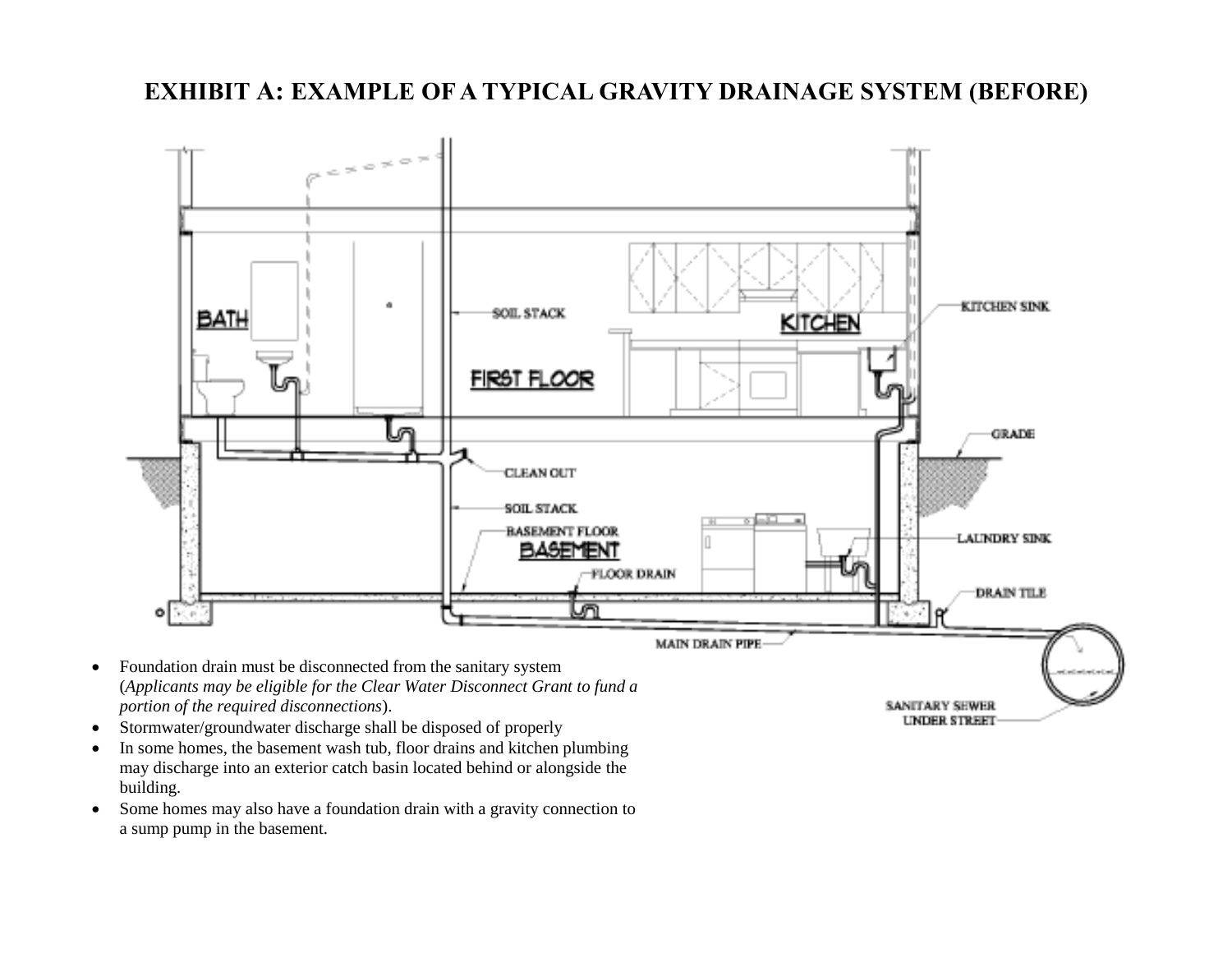#### <span id="page-6-0"></span>**EXHIBIT B: EXAMPLE OF AN INSTALLATION OF A CHECK VALVE**

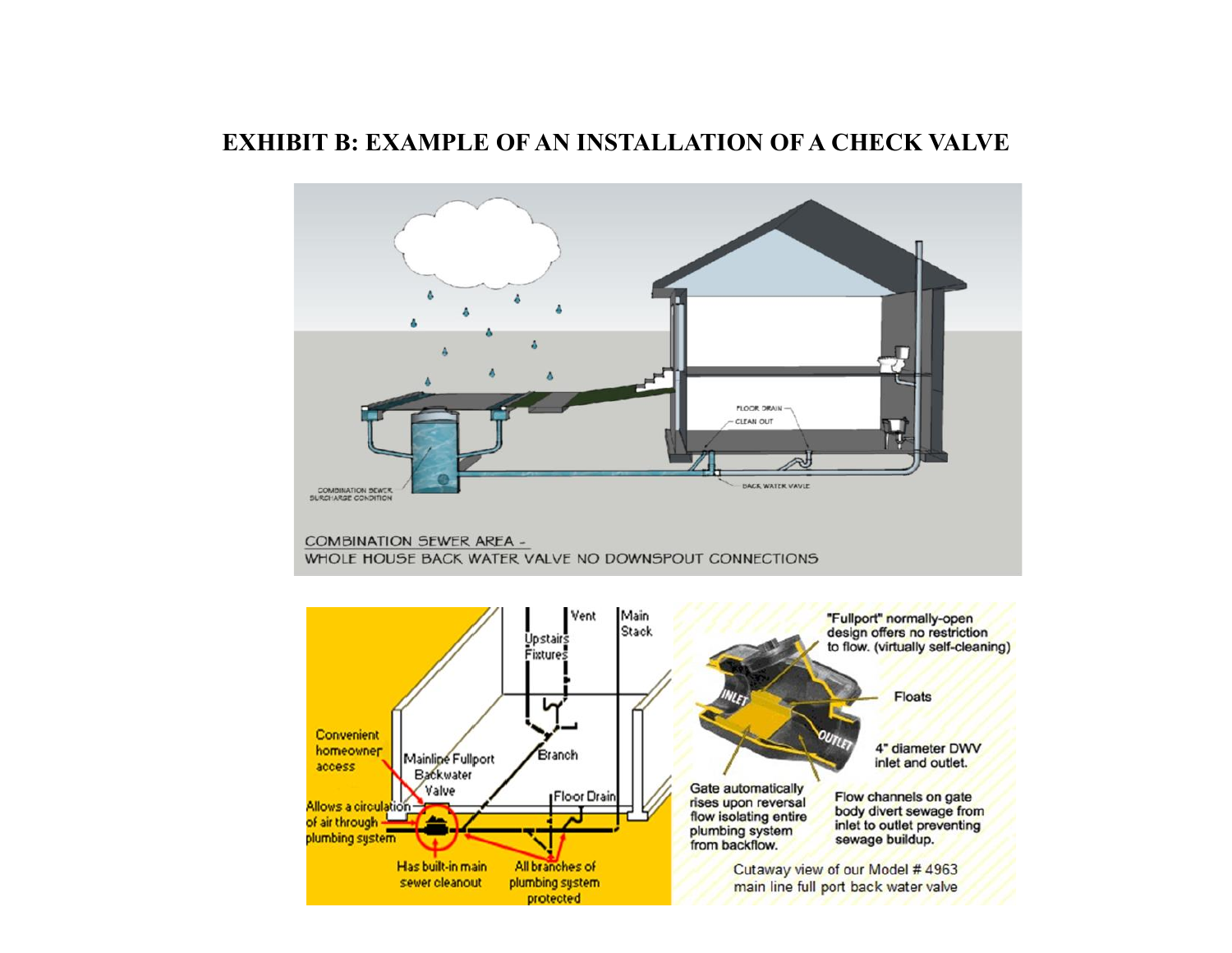### <span id="page-7-0"></span>**EXHIBIT C: EXAMPLE OF AN INSTALLATION OF A COMBINATION CHECK/GATE VALVE**



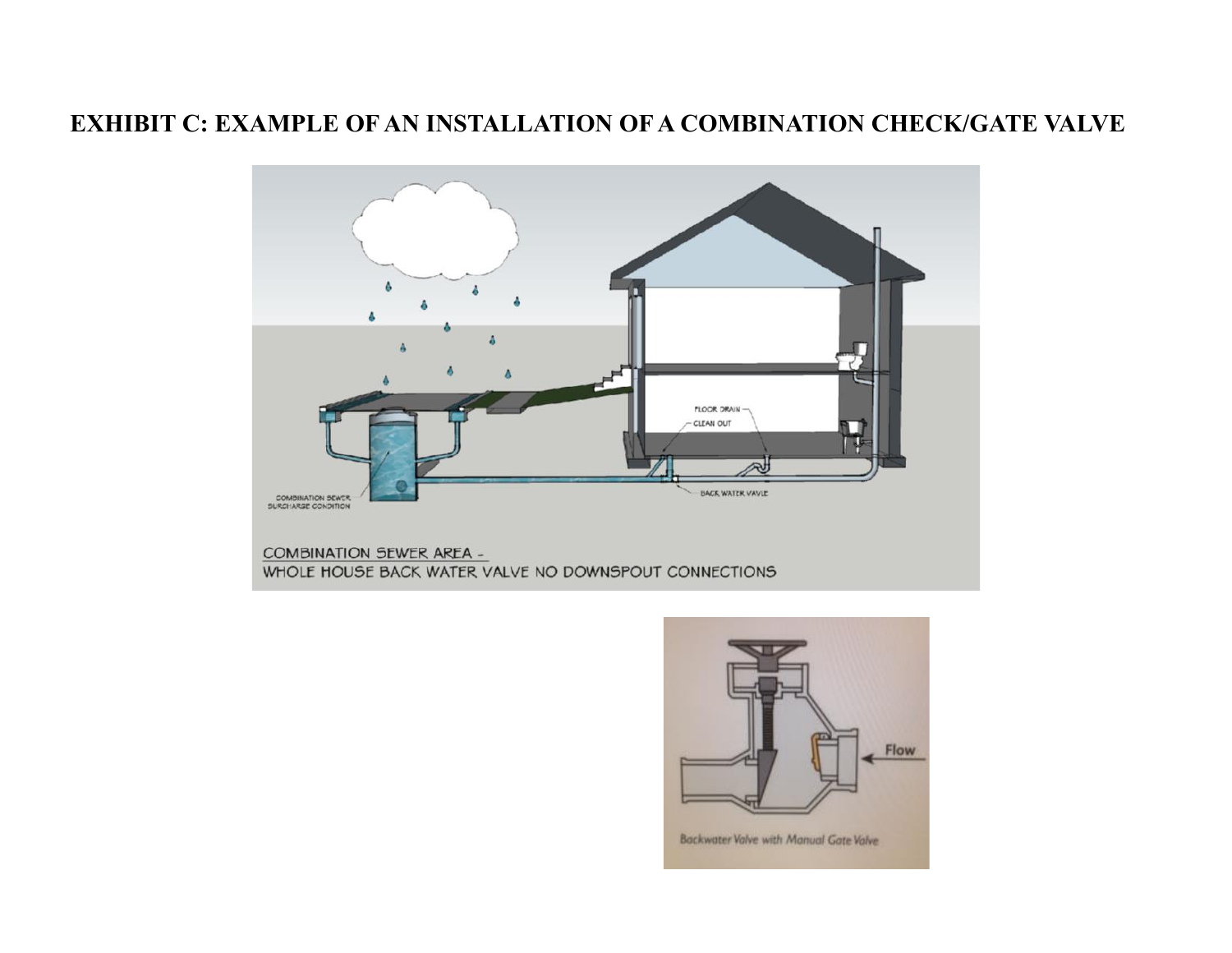#### **EXHIBIT D: EXAMPLE OF AN INSTALLATION OF AN OVERHEAD SEWER**

<span id="page-8-0"></span>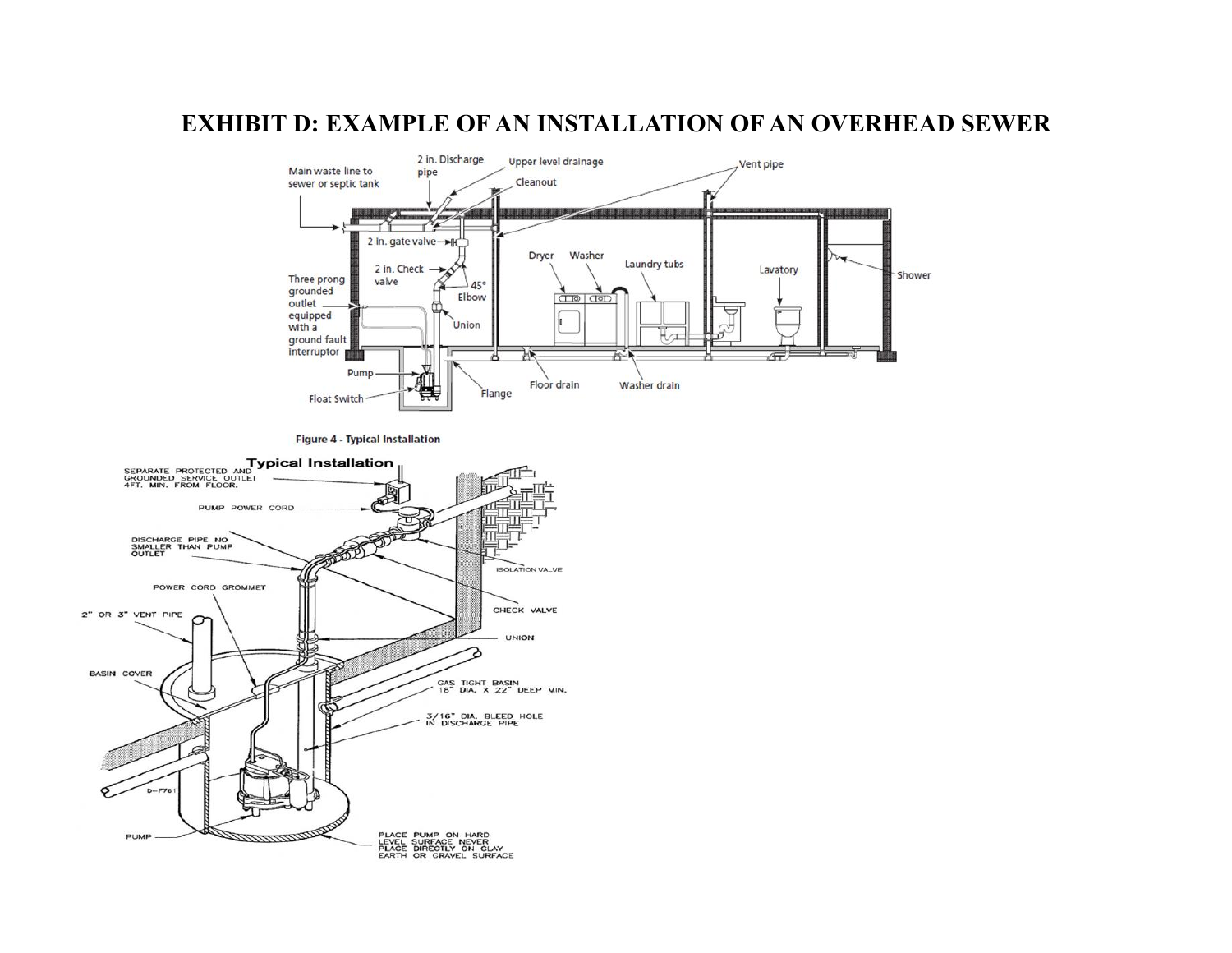### **GENERAL PLUMBING NOTES**

- <span id="page-9-0"></span>1. In order to qualify for the Overhead Sewer Program Cost Sharing: The perimeter drain tile and other sources of storm water must be disconnected from the sanitary sewer. (*Applicants may be eligible for the Clear Water Disconnect Grant to fund a portion of the required disconnections*). Installation of a sump pit is required to discharge the storm water on the ground (front or back) or make a direct connection to the storm sewer in the street.
- 2. Use SDR 26 ASTM 2241 for Sewer Pipe.
- 3. Where manufactured pipe joints cannot be utilized or where dissimilar materials are joined, "non-shear" type couplings shall be used for connections.
- 4. Connections of SDR 26 laterals to VCP / SDR 26 PVC sanitary sewer main or CP storm sewer shall be made with a stainless-steel band and gasketed saddle connection.
- 5. Disconnect abandoned basement floor drains/sewer outside of building foundation / slab and cap with the use of brick and hydraulic cement.
- 6. All floor drains must be vented.
- 7. PVC pipe for drain waste and vent is permitted for use above ground and is permitted underground and under the slab inside the building.
- 8. The overhead sewer must penetrate the foundation wall before it starts its steep slope.
- 9. Provide a clean-out just outside of the building.
- 10. The Contractor shall restore all interior and exterior surfaces disturbed due to excavation in-kind.
- 11. The application shall include a detailed description of exterior extent of work.
- 12. The installation of exterior check valves must include the installation of a clean out on the private side of the valve, as well as a clean out at the property line. Such installations must meet all Village of Lombard specifications.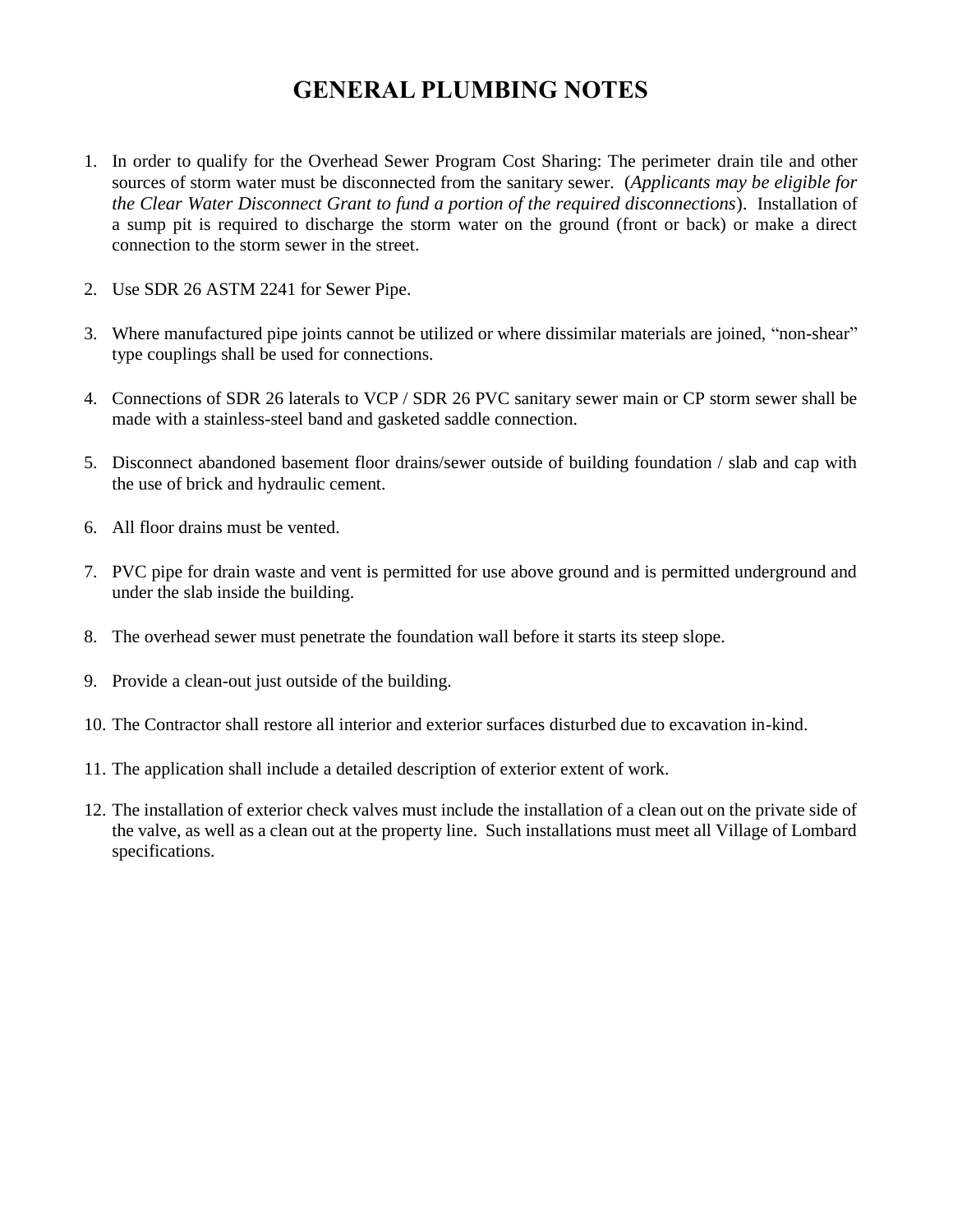## **APPLICATION INSTRUCTIONS**

<span id="page-10-1"></span><span id="page-10-0"></span>

| <b>STEP 1:</b> | Submit an application for the Overhead Sewer Grant Program with two plumbing estimates which<br>detail the scope of work to the Public Works Department. Also, complete the following forms:<br><b>Overhead Sewer Application</b> (page 8)<br>$\bullet$<br><b>Letter of Agreement</b> (page 10)<br>Submit the drawings, proposal & forms to the Public Works Department at 1051 S.<br>Hammerschmidt Avenue.<br>Upon completion of the work and approval of a final inspection by the Village, the<br>applicant will pay the total cost of the pre-approved system. The Village shall reimburse<br>property owners up to 75% based upon the following schedule, which is based upon the<br>level of protection afforded by the improvement:<br>Installation of check valve (interior or exterior) – maximum of \$1,000<br>Installation of interior combination gate/check valve – maximum of \$2,000<br>Installation of an overhead sewer, modified overhead and exterior pumping flood<br>$\bullet$<br>control systems - maximum of \$5,000<br>A representative from the Village may need to do an on-site inspection of your home. |
|----------------|-------------------------------------------------------------------------------------------------------------------------------------------------------------------------------------------------------------------------------------------------------------------------------------------------------------------------------------------------------------------------------------------------------------------------------------------------------------------------------------------------------------------------------------------------------------------------------------------------------------------------------------------------------------------------------------------------------------------------------------------------------------------------------------------------------------------------------------------------------------------------------------------------------------------------------------------------------------------------------------------------------------------------------------------------------------------------------------------------------------------------------------|
|                |                                                                                                                                                                                                                                                                                                                                                                                                                                                                                                                                                                                                                                                                                                                                                                                                                                                                                                                                                                                                                                                                                                                                     |
| <b>STEP 2:</b> | After being deemed eligible, hire a plumber. Have the plumber prepare drawings and<br>provide a written proposal which details the scope of work. The application and drawings<br>will be reviewed by the Building Division and will either be approved as noted or returned<br>for revisions. When the application and drawings receive approval, the permit will be<br>issued and the plumber can start the work.                                                                                                                                                                                                                                                                                                                                                                                                                                                                                                                                                                                                                                                                                                                 |
|                |                                                                                                                                                                                                                                                                                                                                                                                                                                                                                                                                                                                                                                                                                                                                                                                                                                                                                                                                                                                                                                                                                                                                     |
| <b>STEP 3:</b> | The plumber needs to contact the Building Division to schedule normal inspections during<br>the course of work and at completion for a final inspection.                                                                                                                                                                                                                                                                                                                                                                                                                                                                                                                                                                                                                                                                                                                                                                                                                                                                                                                                                                            |
|                |                                                                                                                                                                                                                                                                                                                                                                                                                                                                                                                                                                                                                                                                                                                                                                                                                                                                                                                                                                                                                                                                                                                                     |
| <b>STEP 4:</b> | After the work has been inspected and approved, the homeowner must pay the full amount<br>to the plumber and then submits the following to the Public Works Department to get<br>reimbursed:<br>Completed Request for Disbursement Form.<br>$\bullet$<br>A copy of a paid & itemized invoice from the plumber who did the work.<br>Copies of the cancelled check(s) (both sides) or credit card receipts identifying that<br>the homeowner paid for the work.                                                                                                                                                                                                                                                                                                                                                                                                                                                                                                                                                                                                                                                                       |
|                |                                                                                                                                                                                                                                                                                                                                                                                                                                                                                                                                                                                                                                                                                                                                                                                                                                                                                                                                                                                                                                                                                                                                     |
| <b>STEP 5:</b> | "WAIT" – The homeowner will receive the Village's reimbursement check in the mail<br>approximately three $(3)$ weeks after <b>all of the required paperwork</b> is submitted to the<br>Public Works Department.                                                                                                                                                                                                                                                                                                                                                                                                                                                                                                                                                                                                                                                                                                                                                                                                                                                                                                                     |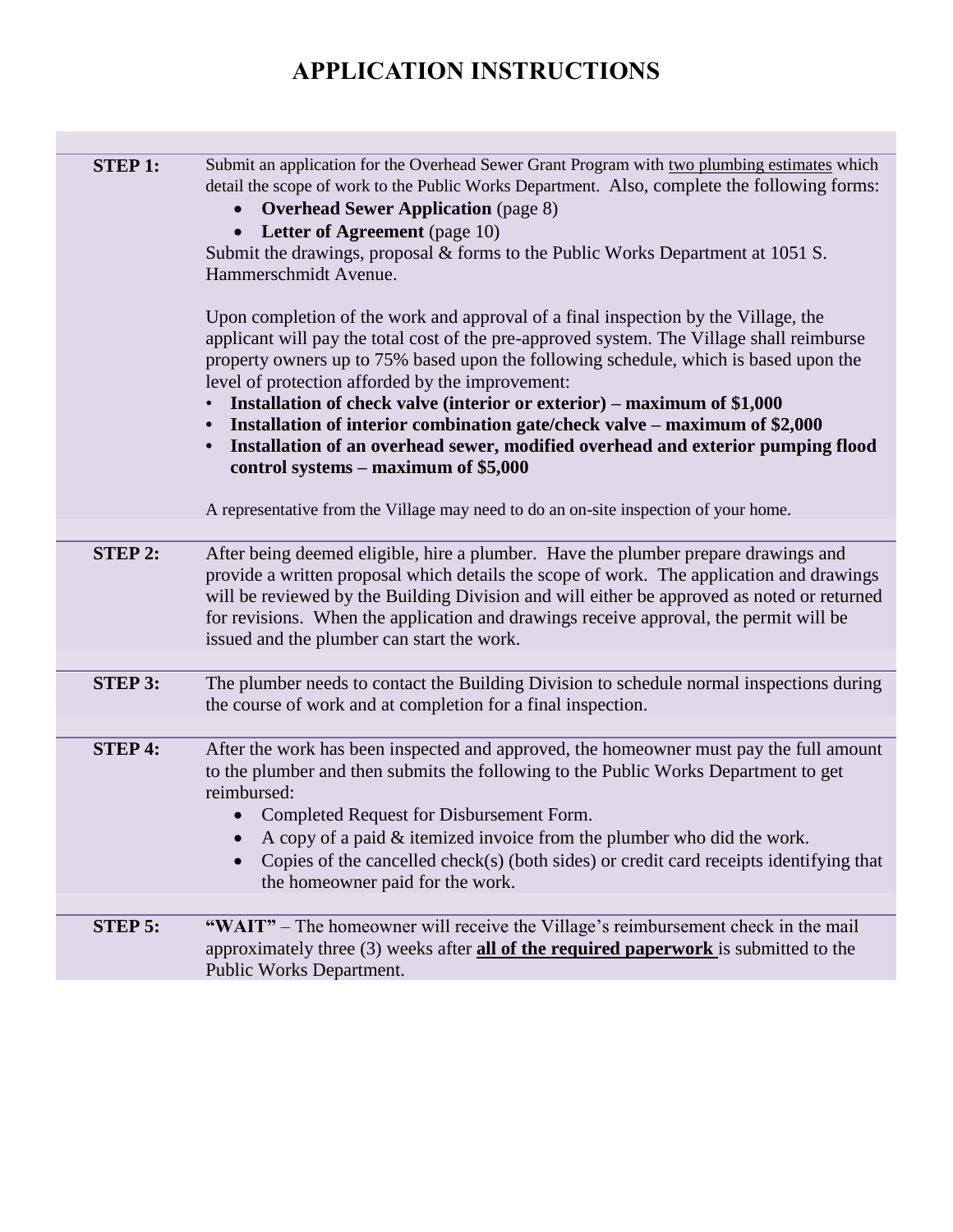## **Overhead Sewer Grant Program**

## **Application**

|                                                                                                                                                                                                                                                   | Name: Location of Work: Location of Work: |                        |  |  |
|---------------------------------------------------------------------------------------------------------------------------------------------------------------------------------------------------------------------------------------------------|-------------------------------------------|------------------------|--|--|
|                                                                                                                                                                                                                                                   |                                           |                        |  |  |
| How many sewage backups have occurred in the past 12 months?                                                                                                                                                                                      |                                           |                        |  |  |
| How many sewage backups have occurred since you moved into this home?<br><u>Letting</u> the many sewage backups have occurred since you moved into this home?                                                                                     |                                           |                        |  |  |
|                                                                                                                                                                                                                                                   |                                           |                        |  |  |
| What caused the backups (if known)?<br><u> What caused</u> the backups (if known)?                                                                                                                                                                |                                           |                        |  |  |
|                                                                                                                                                                                                                                                   |                                           |                        |  |  |
| Are your downspouts connected to the Village's sanitary sewer system? $\Box$ Yes $\Box$ No                                                                                                                                                        |                                           |                        |  |  |
| Are your downspouts connected to the Village's storm sewer system? $\Box$ Yes $\Box$ No                                                                                                                                                           |                                           |                        |  |  |
| Does your home have an outside catch basin? $\Box$ Yes $\Box$ No                                                                                                                                                                                  |                                           |                        |  |  |
| Does your home have exterior foundation perimeter drain tile? $\Box$ Yes $\Box$ No                                                                                                                                                                |                                           |                        |  |  |
| Please check all the plumbing fixtures that are present in the basement of your home.<br>Floor Drain                                                                                                                                              | Shower or Tub                             | <b>Lavatory</b>        |  |  |
| <b>Example 1 Example 2 Example 2 Example 2 Example 2 Example 2 Example 2 Example 2 Example 2 Example 2 Example 2 Example 2 Example 2 Example 2 Example 2 Example 2 Example 2 Example 2 Example 2 Example 2 Example 2 Example 2 E</b>              |                                           | <b>Toilet</b>          |  |  |
| <b>Sump Pump:</b> Does it discharge to Front, Rear, Sideyard? Or is it connected to the Storm Sewer or sanitary<br>sewer in street? (Circle one)                                                                                                  |                                           |                        |  |  |
| The cost estimate for the proposed work is: $\frac{1}{2}$<br>The homeowner is responsible to pay the total costs of the project. The Village will then reimburse the property owner<br>for 75% of the eligible costs, up to a maximum of \$5,000. |                                           |                        |  |  |
| The above information is true and correct to the best of my knowledge:                                                                                                                                                                            |                                           | Signature of Applicant |  |  |
|                                                                                                                                                                                                                                                   |                                           |                        |  |  |
| The grant must be approved by a Public Works official and any necessary permits must be acquired prior to starting<br>work.                                                                                                                       |                                           |                        |  |  |
| Approved for a total project cost of: $\frac{\S}{}$                                                                                                                                                                                               |                                           |                        |  |  |
|                                                                                                                                                                                                                                                   |                                           |                        |  |  |

<span id="page-11-0"></span>

 *Utilities Superintendent Date Director of Public Work Date*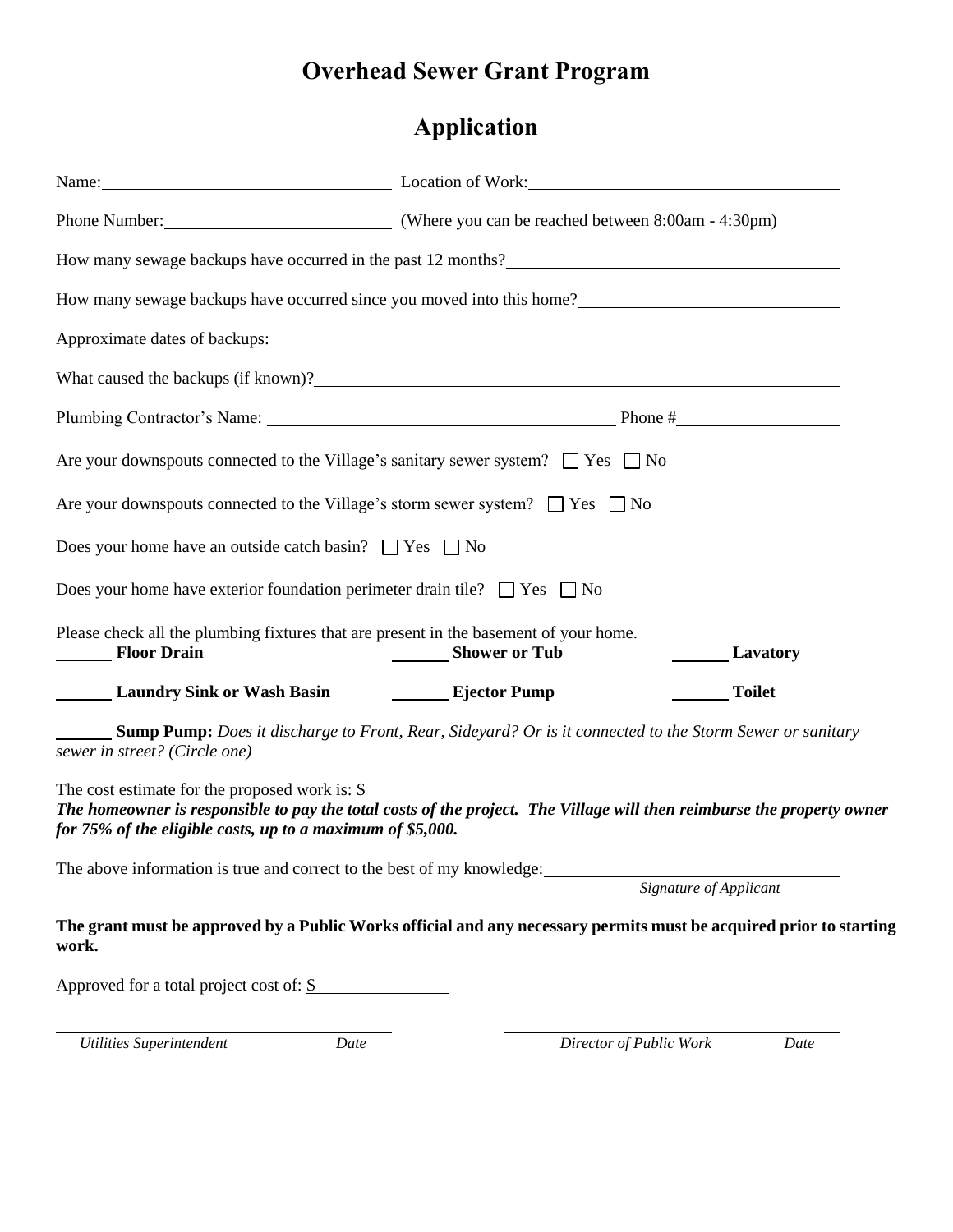## **OVERHEAD SEWER GRANT**

## **LETTER OF AGREEMENT**

**I understand and agree** that the Village of Lombard established the overhead sewer program to assist residents in protecting their home from flooding due to sewer backups during a heavy rain event. The program provides for 75% reimbursement of eligible costs dependent upon the approved system.

Prior to the installation of any plumbing work, the specific plans including the Proposal shall be submitted to the Village for review and approval. No work shall commence until Village approval is obtained and a permit is issued. The Village shall be notified to inspect the plumbing and electric work as required under any permit.

**Reimbursement** of eligible items at approved amounts will be made after work is completed, inspected and approved by the Village. A completed ―Request for Disbursement form must be completed and submitted with other documentation, such as the detailed invoice and a copy of the cancelled check (both sides) or credit card receipt which evidences that the project was paid for, in full, by the homeowner.

**Liability –** The Village shall have no liability for any defective work or other damage, injury and/or loss on account of any act or omission of the Contractor in the performance of the work. The Homeowner shall make any claim for such matters directly against the Contractor or Contractor's insurance carrier. Homeowner hereby agrees to indemnify and hold Village harmless against any and all claims and further covenants not to sue the Village for any and all claims, as no system is absolutely fail safe. Homeowner responsible for all maintenance of system including but not limited to replacement parts, pumps, circuit breakers, valves, pipes, etc.

**Disclaimer –** The Program is designed to substantially reduce the risk of basement backups. However, there is always some risk of basement backup as a result of unexpected sewer collapse, obstruction, power failure, extreme environmental conditions or other unforeseen factors. Proper operation of foundation drains is necessary to prevent seepage of ground water through walls below grade. Existing foundation drains shall not be tested for proper operation in the Program—the Homeowner has the responsibility for all testing, inspections and any corrective work that may become necessary. (The homeowner is reminded that footing drains, storm water tiles and all perimeter drains must be disconnected from the sanitary system. Storm water/ground water discharges shall be disposed of properly)

In addition, reliable continuous functioning of Homeowner's sump/ejector pump(s) and/or check valves is necessary for overhead sewers, and foundation drains to function properly. The Homeowner shall have the responsibility to check the operation of the pumps/valves regularly. The Homeowner shall have the responsibility for all testing, inspections and any corrective work that may become necessary for regular and periodic maintenance. It is further recommended that the Homeowner install a battery backup system to provide protection in the event of power failure.

**Breach –** If the Homeowner fails to comply with all requirements of this Agreement or to complete installation as provided in this Agreement, the Village shall have no obligation to reimburse the Homeowner.

I understand and agree with all of the above statements and agree to comply accordingly.

*Homeowner – Printed Name* Signature Signature Date

*Property Address* 

, LOMBARD, IL 60148